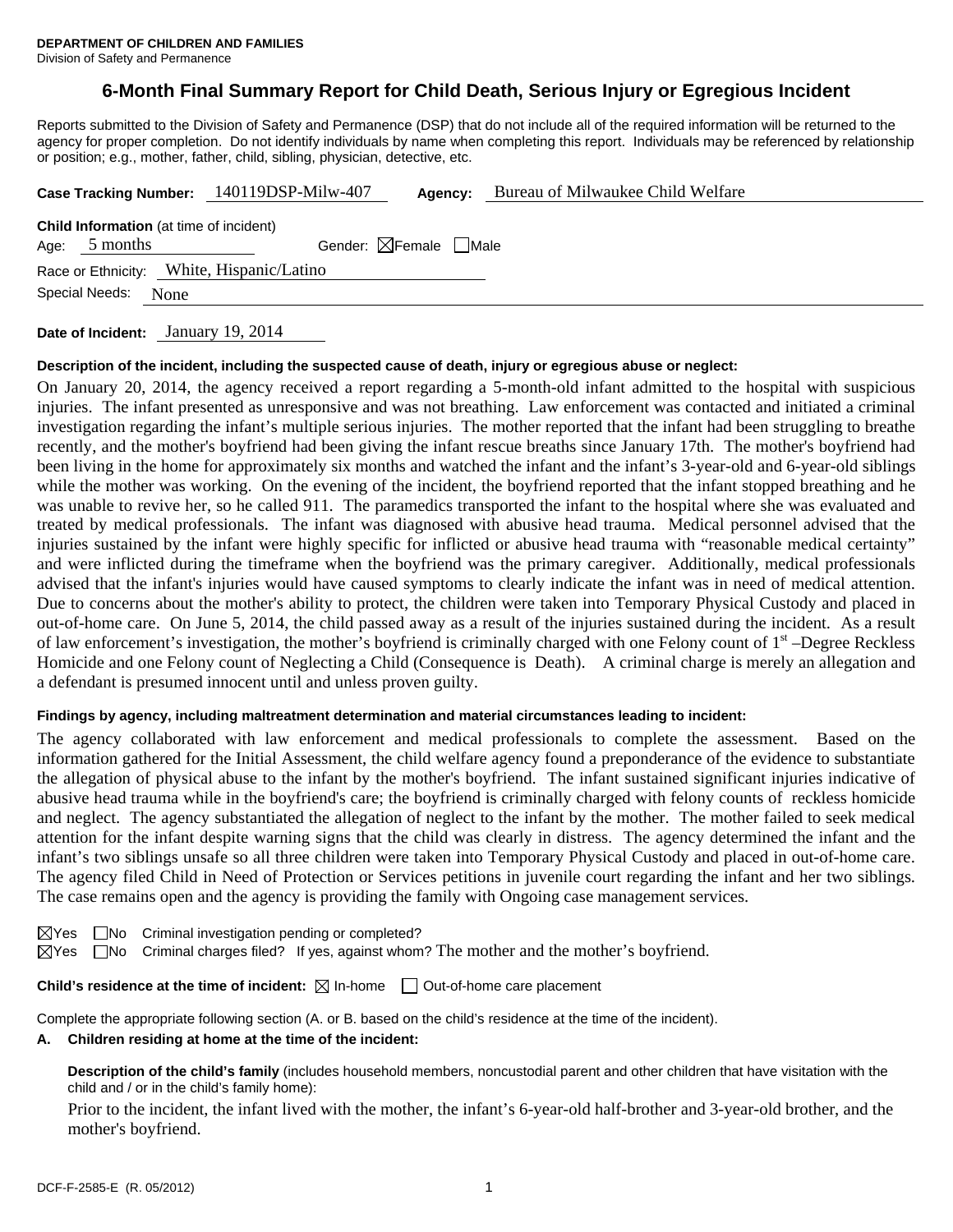**Yes No Statement of Services:** Were services under ch. 48 or ch. 938 being provided to the child, any member of the child's family or alleged maltreater at the time of the incident, including any referrals received by the agency or reports being investigated at time of incident?

At the time of the incident, the case was open with the agency for an Assessment regarding a CPS Report screened-in on May 21, 2013, which alleged physical abuse to the infant's 6-year-old half-brother and neglect to the infant's 2-year-old (now 3-year-old) brother by the mother and her significant other (father of the 2-year-old).

#### **If "Yes", briefly describe the type of services, date(s) of last contact between agency and recipient(s) of those services, and the person(s) receiving those services:**

The assigned worker's last attempted contact to interview the mother's former significant other (alleged father to the infant and father to the 3-year-old brother) occurred on July 3, 2013, but was unsuccessful.

**Summary of all involvement in services as adults under ch. 48 or ch. 938 by child's parents or alleged maltreater in the previous five years:** (Does not include the current incident.) N/A

**Summary of actions taken by the agency under ch. 48, including any investigation of a report or referrals to services involving the child, any member of the child's family living in this household and the child's parents and alleged maltreater.** (Does not include the current incident.)

(Note: Screened out reports listed in this section may include only the date of the report, screening decision, and if a referral to services occurred at Access. Reports that do not constitute a reasonable suspicion of maltreatment or a reason to believe that the child is threatened with harm are not required to be screened in for an initial assessment, and no further action is required by the agency.)

On August 27, 2012, the agency screened in a report alleging physical abuse to the infant's 3-year-old (now 6-year-old) half-brother by the mother's significant other. An Assessment was completed and the allegation of physical abuse was unsubstantiated. There were no observable marks on the child and he did not make any disclosures of abuse. The infant's half-brother and brother were assessed as safe and the case was closed.

On March 14, 2013, the agency screened out a report.

On April 10, 2013, the agency screened in a report alleging sexual abuse to the infant's 5-year-old (now 6-year-old) halfbrother and the infant's 2-year-old (now 3-year-old) brother by an unknown maltreater. An Assessment was completed and the allegations of sexual abuse were unsubstantiated. The brother and the half-brother were assessed as safe and the mother appeared to be protective. The family was provided with community resources and the case was closed.

On May 21, 2013, the agency screened in a report alleging physical abuse to the infant's 6-year-old half-brother and neglect to the infant's 2-year-old (now 3-year-old) brother by the mother and her significant other (father of the 2-year-old). An Assessment was completed and the allegations of physical abuse and neglect were unsubstantiated. There were no safety concerns found; the family was provided with community resources.

## **Summary of any investigation involving the child, any member of the child's family and alleged maltreater conducted under ch. 48 or ch. 938 and any services provided to the child and child's family since the date of the incident:**

The agency collaborated with law enforcement and medical professionals to complete the assessment. Based on the information gathered for the Initial Assessment, the child welfare agency found a preponderance of the evidence to substantiate the allegation of physical abuse to the infant by the mother's boyfriend. The infant sustained significant injuries indicative of abuse while in the boyfriend's care; the boyfriend is being charged with felony counts of child abuse and neglect. On June 5, 2014, the child passed away as a result of the injuries sustained during the incident. The agency substantiated the allegation of neglect to the infant by the mother. The mother failed to seek medical attention for the infant despite warning signs that the child was clearly in distress. The agency determined the infant and the infant's two siblings unsafe so all three children were taken into Temporary Physical Custody and placed in out-of-home care. The agency filed Child in Need of Protection or Services petitions in juvenile court regarding the infant and her two siblings. On January 20, 2014, the agency screened out a second report regarding the incident containing similar information as the first report which was already screened-in. The case remains open and the agency is providing the family with Ongoing case management services.

## **B. Children residing in out-of-home (OHC) placement at time of incident:**

**Description of the OHC placement and basis for decision to place child there:** N/A.

**Description of all other persons residing in the OHC placement home:** N/A.